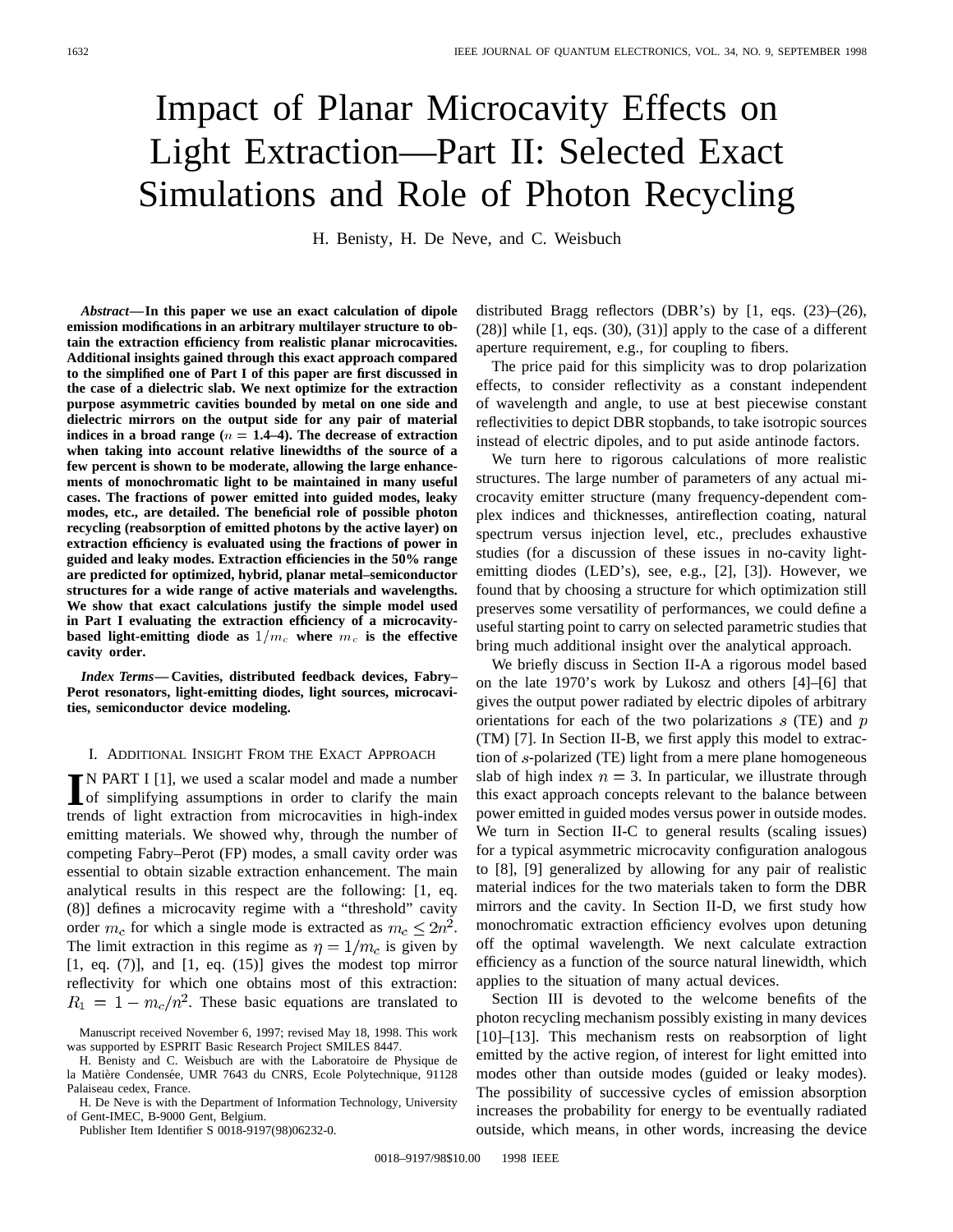overall electrooptic conversion coefficient over the simple product of internal quantum efficiency by extraction efficiency [11], [13], [14]. It is a welcome effect in any emitter, provided internal quantum efficiency is sufficient to sustain as many emission-absorption cycles as needed. We show here that, due to their superior intrinsic extraction performance when compared to bare structures, microcavities feature a sizeable improvement with much less demand on internal efficiencies, namely not beyond currently existing levels in industrially grown materials. Section III-C finally focuses on results for specific existing and future LED material systems among III–V's [15]–[29] and II–VI's [30]–[33]. In many cases, extraction efficiencies of the order of 50% seems possible.

# II. EXACT EXTRACTION FROM REALISTIC MICROCAVITIES WITHOUT PHOTON RECYCLING

## *A. Exact Emission Pattern and Power Calculations*

We apply in this paper an exact model of dipole emission in a multilayer detailed elsewhere [7] to situations with realistic reflectors and sources. This model partly relies on a classical transfer-matrix description and gives results identical to other approaches [34]–[36] based, e.g., on dipole coupling to externally impinging modes. Its originality lies in the direct use into the transfer-matrix formalism of additive source terms for each in-plane Fourier component  $k_{//}$  of electric field [4]–[6], even those corresponding to waves evanescent in the source layer. This circumvents the explicit description of dipoles nearfield [37] and captures only the resulting far-field emission pattern. It also offers the opportunity to quantify emission in guided and leaky modes and environment-induced lifetime modifications.

We first depict the case of  $s$ -polarized emission of a horizontal dipole in a mere  $n = 3$  slab, where we enlighten specific contributions of the exact approach and gain insight on guided mode behavior. This is a useful example where we purposely restrict to a specific dipole orientation and a single polarization. The reason is that further calculations which include all cavity parameters, polarizations, etc., do not lend themselves to this heuristic point of view. We next turn to the main purpose of this section, asymmetric DBR/cavity/metal structures akin to microcavity LED devices [8], [9], [36], where we explore scaling issues with the combined benefit from the approximate and exact aproach: for these asymmetric cavities, we examine how results from the (InGaAl)As testbed system [8], [9] may be extrapolated to any practical pair of DBR indices. We also detail the influence of natural linewidth. Results reported in this part are intended as guidelines. They are not meant to account for all details of real systems such as exact injectiondependent lineshape of LED's [8], optical constant dispersion, thermal effects, epoxy packaging, etc. [38], that are tasks of device implementation, although their influence may be approached using the concepts outlined in [1].

#### *B.* The  $n = 3$  Slab

We start with a mere slab of index  $n=3$  and thickness d surrounded by vacuum and vary its optical thickness  $nd$  to scan



Fig. 1. (a) Power extracted and guided into s-waves (TE) from centered horizontal dipoles in an  $n = 3$  slab depicted in the inset below as a function of its reduced optical thickness. Total power accounts for lifetime effects. (b) Extraction efficiency  $\eta = P_o/(P_o + P_g)$ .

through mode cutoffs and cavity orders [39]. In order to retain a heuristic viewpoint, we restrict ourselves to monochromatic s- polarized emission of a centered horizontal  $(h)$  dipole sheet (inset of Fig. 1) because: 1) its emission pattern is isotropic (see [7]); 2) Fresnel reflection coefficients gently increase from 25% to 100% from normal to grazing incidence, unlike  $p$ -polarized waves; and 3)  $(h)$  dipoles emit 75% of their power into s-waves. Since our exact approach makes use of normalized  $(s + p)$  emission, total emission enhancement or inhibition (emitter lifetime modifications) applies here relative to  $P_{\text{ref}} = 0.75$ , not unity. For simplicity, we call "power" the normalized power  $P_{\text{tot}}$  per dipole which may deviate here from 0.75 due to the effect of optical environment.

We calculated power extracted in all vacuum modes  $P<sub>o</sub>$  as a function of reduced optical thickness  $nd/\lambda (\approx 2m_c)$ , as well as power in all guided modes  $P_g$ , using an *ad hoc* thin damping layer (see [7]). These powers are plotted in Fig. 1(a) for order up to the microcavity regime limit defined in [1]  $m_c \sim 2n^2 =$ 18. It appears that, as stated, total power per dipole  $(P_o + P_a)$ is modulated, even in such a moderate cavity. The rigorous extraction coefficient  $\eta = P_o/(P_o + P_g) = P_o/P_{\text{tot}}$ , which generally differs from  $P_o/P_{\text{ref}}$  by not more than 15% except for  $\frac{nd}{\lambda} \ll 1$ , is plotted on Fig. 1(b). Due to symmetry, only odd guided modes  $m_c = 1, 3, 5, \cdots$  (those with even profile in our notation) couple to dipoles.

Striking increases in  $\eta$  or  $P_o$  arise each time a new FP mode appears at normal incidence. This increase starts before resonance, when the Airy peak tail begins entering the escape window. It continues as the peak fits well inside the escape window and the resonant outside angle becomes off-normal. Next, toward grazing outside incidence, it is more surprising that  $P<sub>o</sub>$  "saturates" instead of decreasing as the Airy peak starts getting out of the escape window. But this is due to the increased  $s$ -reflectivities reaching 100% and allowing to infinitely sharpen the Airy peak into a vanishing angular window, a feature absent in [1].

Just after this situation, the FP mode turns to a new guided mode (cutoff condition) and guided power  $P_g$  abruptly swells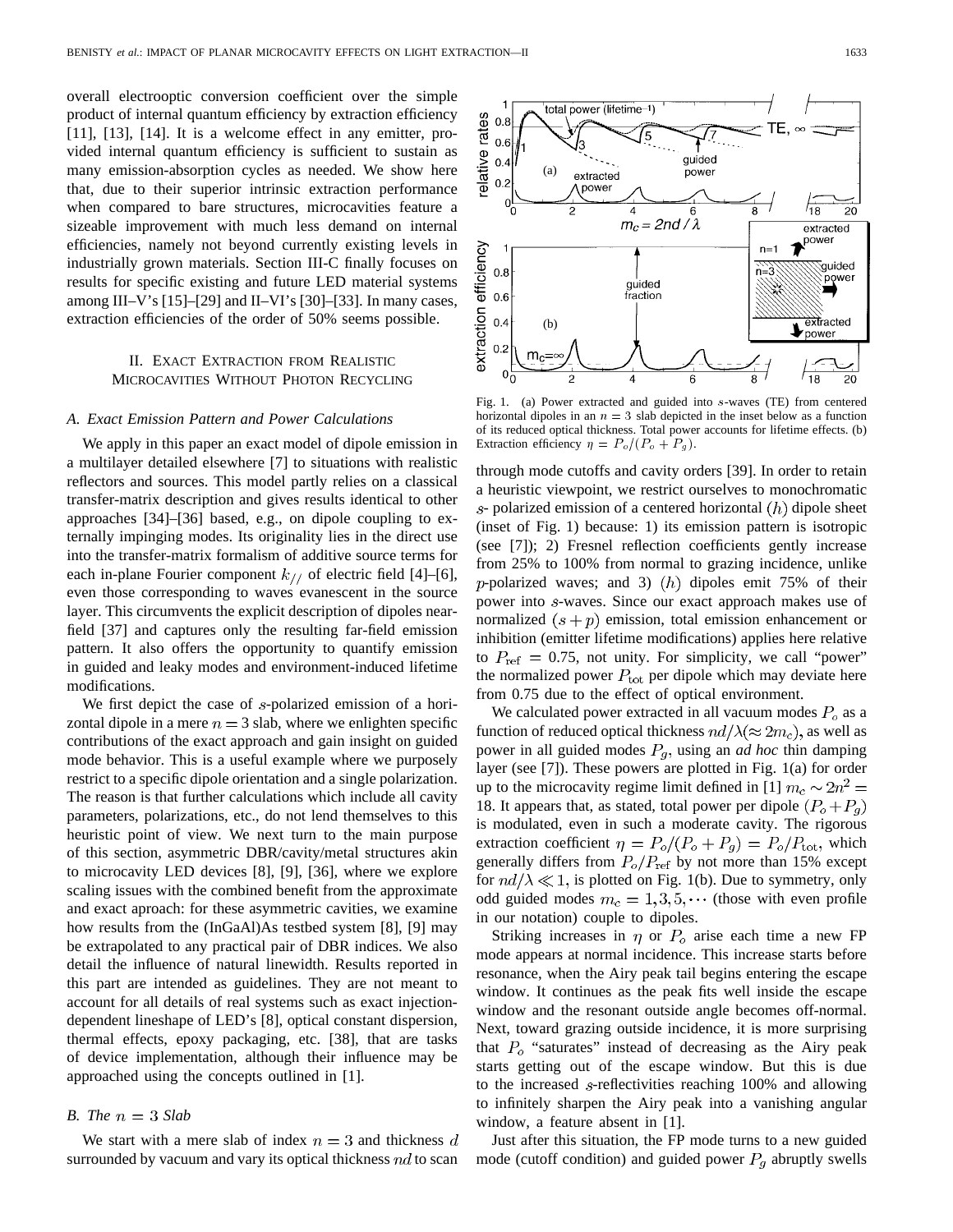to the expense of outside power. Each such new guided mode then goes through a maximum coupled power. This behavior was pointed out a long time ago by Wittke for spontaneous emission coupled to the fundamental guided mode in double-heterostructure lasers [40], [20], [16]. This optimal dipole-guided mode coupling results from a minimal extent of field profile, hence a larger field amplitude per photon: the field profile just above cutoff has extended tails that first shrink as  $d$  keeps increasing, allowing the mode/slab overlap to increase toward unity and field amplitude at the source to grow. Beyond this situation, as  $d$  still increases, the width of the field profile just follows this increase and coupling reduces again, naturally making room for the next mode.

Note that extrema of  $P_o, P_g$ , and  $P_o + P_g$  occur at different points of this cycle, following the balance of enhancement/inhibition of both categories of modes at a given optical thickness. The strong modulation of  $P<sub>o</sub>$  and  $\eta$  at small orders dampens at higher orders. On the right of the figure is the microcavity regime limit: odd resonances occur no more in narrow conditions but through one-half of cavity orders. In between, even modes are resonant and both resonances would start to coalesce if even modes were coupled. The microcavity threshold for a centered source is apparently doubled here  $(m_c \sim 4n^2)$  because the symmetry halves the relevant optical thickness.

Before turning to DBR-based cavities, let us give a hint of total emission in  $(s + p)$  modes of the above  $(h)$  dipole: there is also a succession of  $p(TM)$  modes much like the  $s$ case, with one  $p$  mode intercalated between each  $s$  mode for such a simple cavity. Tails of  $p(TM)$  modes just above cutoff condition are far more extended than  $s$  (TE) ones due to the different field boundary condition. This results in a lower coupling to the fundamental  $p$  (TM) mode as pointed out by Ho *et al.* [41] for excitons.

The same authors also noted a quite dramatic reduction of the vertical  $(v)$  dipole emission in very thin layers  $(p$ polarized of course). They suggested important consequences for extraction of isotropic dipoles: since extraction of vertical dipoles is almost zero in microcavities due to their  $\sin^2 \theta$  basic pattern, emission of vertical dipoles is a waste of power. Thus, inhibition of overall emission from vertical dipoles (larger lifetimes) is undoubtedly beneficial to extraction. Whether it can be achieved while enhancing  $(h)$  dipole emission will be discussed quantitatively below. Qualitatively and briefly, the large differences between  $(h)$  and  $(v)$  dipoles can be easily understood using image dipoles to capture the phase of reflected waves: when the dipole is located at an antinode, the field from the vertical dipole image is out-of-phase in the horizontal emission plane, whereas in the converse  $(h)$ dipole case, it is of course in-phase, especially in the vertical direction.

# *C. Asymmetric Cavities with DBR and Metal: The Monochromatic Optimum*

We may now combine the physical understanding gained in [1] with the accurate predictive power of the complete calculation to explore the important issue of extraction from



Fig. 2. (a) Typical asymmetric microcavity LED structure with the schematic extracted mode profile. (b) Emitted power angular pattern (both polarizations) for an horizontal dipole in the case of  $n_{\text{hi}} = 3, n_{\text{lo}} = 2$  and  $n_{\text{met}} = 0.3 + 5i$ and for  $p = 0, 1, 2$ , and 3 DBR layer pairs. Total internal reflection angles for outside index and  $n_{\text{lo}}$  are indicated.

asymmetric microcavities with a DBR on one side and an absorbing metal on the other side. We recognized in [1] the potential of this configuration: low cavity order and compatibility of the DBR mirror with epitaxial growth of heterostructures. Such an investigation is all the more prompted by the recent success achieved in this field [8], [9], [13], [42]–[46], and the large impact envisioned for LED devices.

To reduce the huge number of parameters of such a situation, we assume that the source is not distributed, but unique, located at the second antinode of a  $3\lambda_B/4$  cavity, just aside from the DBR mirror (see Fig. 2) with normal incidence nominal wavelength  $\lambda_B$ . Such a short bare cavity gives of course an upper estimate for extraction from larger ones. As for distributed sources, the extraction is essentially convolved by the mode profile, or equivalently by the position-dependent antinode factor  $\zeta$ , essentially a standing wave varying like  $\sin^2(2kz)$ . Extraction is thus at worst halved when sources are evenly distributed across one or many half-wavelengths [4], [34], [36], [47]. Cavity and substrate share the DBR high index medium  $n_{\text{hi}}$ . We define as extracted all the power emitted in the substrate below critical angle with air ( $n_{\text{out}} =$ 1), neglecting substrate absorption and assuming a standard antireflection coating at the substrate–air interface.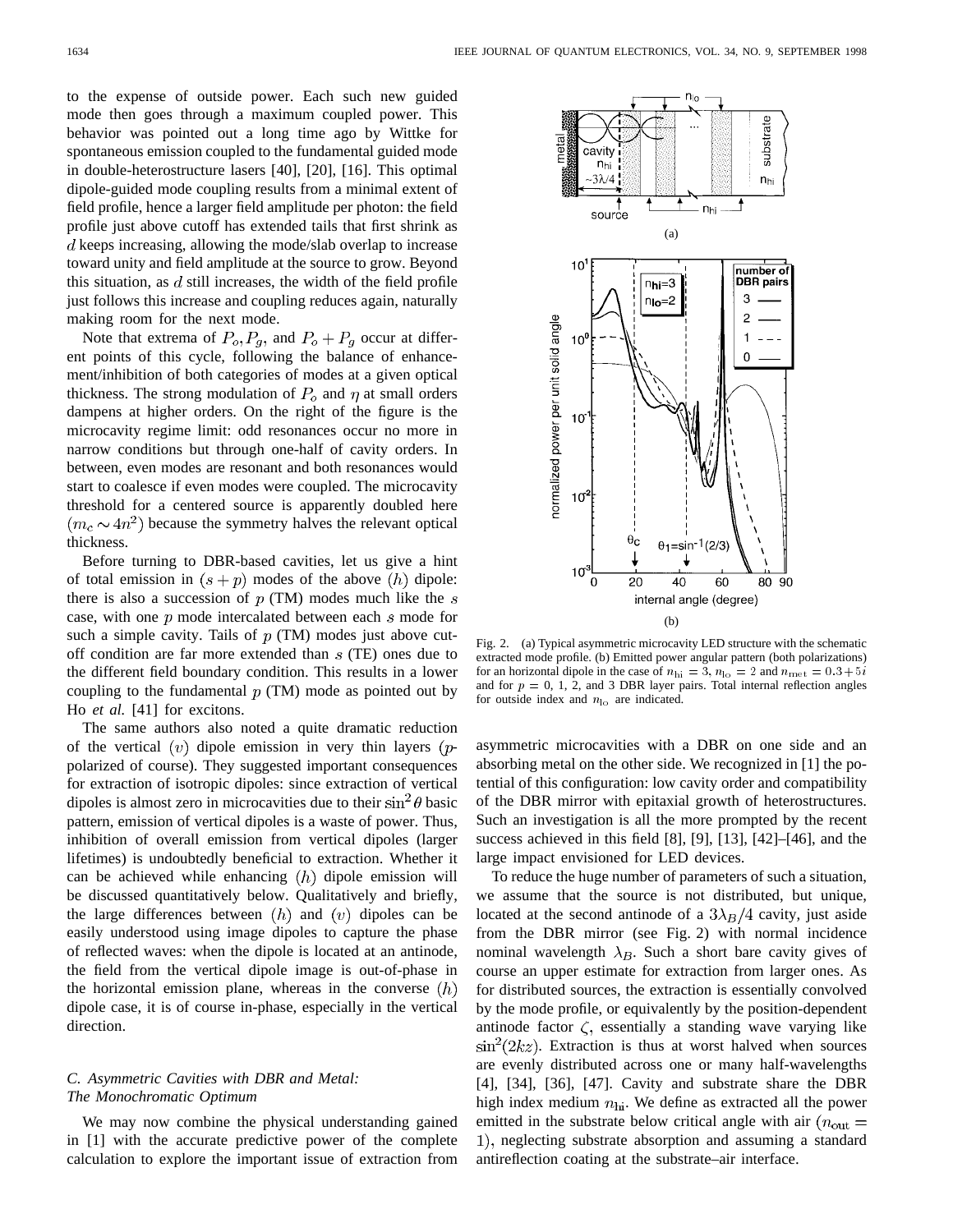For extraction in epoxy ( $n_{\text{out}} \approx 1.5$ ) [2], [38], indices of all dielectrics have to be scaled accordingly. However, the frequent use in applications of the epoxy dome as a lens to shape the LED beam is better achieved with a divergence of  $\sim$ 45° off-axis in epoxy. Then, from Snell's law, since  $1.5 \times \sin(45^\circ) \sim 1$ , requiring  $45^\circ$  maximum incidence in epoxy amounts to require extraction in vacuum. Our essential MCLED parameters are: 1) the cavity index  $n_{\text{hi}}$ ; 2) the DBR low index  $n_{\text{lo}}$ ; and 3) the lossy metal complex index  $n_{\text{met}}$ . Losses obviously limit extraction below the mode-counting prediction  $\eta = 1/m_c$  [1]. It turns out that for typical indices of metals with good reflectivities such as gold and alloys in the visible and near-infrared [48], the optimal extraction for a perfectly monochromatic source corresponds to a moderate degree of resonance, that is a reflectivity not far from  $R_1^{\text{crit}}$ . This is close to the boundary between regions A and D of [1, Fig. 8]. This means that for typical spectral width  $S = \Delta \lambda / \lambda$  of a few percent (not above line X in [1, Fig. 8]), the monochromatic configuration is still very close to the optimum. Here we take  $n_{\text{met}} = 0.3 + 5i$ , a realistic value for noble metal-based contacts.

We actually optimize horizontal dipole monochromatic extraction  $\eta_h$  fully taking lifetime effects into account ( $\eta_h$  =  $P_{\text{out}}/P_{\text{tot}}$  for horizontal dipoles), just as in the previous subsection: for a given structure we scan (reduced) wavelength through resonance and determine extraction at the best wavelength. Optimization of the number of Bragg pair  $p^{\text{opt}}$  follows, resulting in a  $(\lambda^{\text{opt}}, p^{\text{opt}})$  couple. Typical successive angular emission patterns at the best wavelength and increasing  $p$ from 1 to  $p^{\text{opt}}$  are presented in Fig. 2(b) illustrating the FP resonance build-up in the case  $n_{\text{hi}} = 3$  and  $n_{\text{lo}} = 2$ . Here, beyond  $p^{\text{opt}} = 3$  pairs only, metal losses become detrimental.

We present in Fig. 3 two contour maps for a useful part of the  $(n_{\text{lo}}, n_{\text{hi}})$  plane with contours of data found when optimizing extraction of the structure of Fig. 2(a). In map (a) are delineated regions where the optimal number of layer pairs is  $p^{\text{opt}} = 1, 2, 3, \cdots$ . Solid contours show the optimized monochromatic extractions  $\eta_h$  for the sole  $(h)$  dipole. These contour maps are to be compared to [1, Fig. 11] giving the results of the analytical approach for the same system. Let us first comment the small  $\Delta n$  region, close to the diagonal: in this region,  $p^{\text{opt}}$  is large and essentially scales like  $n/\Delta n$ . This region displays the steepest increase in extraction when starting from  $\Delta n = 0$  at fixed  $n_{\text{hi}}$ . The crude approximations of cavity order  $m_c \approx n/2\Delta n$ , neglecting  $m_o = 3/2$ , and the simplified rule  $\eta = 1/m_c$  imply that extraction grows linearly with  $\Delta n$ in this region. It is thus seen that Fig. 3 reproduces well the trends found in [1] in the same region. This confirms our claim that the analytical approach is relevant in the relatively small  $\Delta n$  limit  $(\Delta n < 1)$ , and is useful to establish the scaling laws of microcavity LED's. For very small index steps however, namely when  $n\Delta n < 1/4$ , one leaves the single-extractedmode microcavity regime toward a "meso-cavity regime" evoked in [1, Appendix C]. Also, it is clearly interesting in this case to consider a short DBR assisted by the Fresnel reflection at the DBR–air (epoxy) interface (see [1, Section II-F]).

Turning to regions of larger index steps, a plateau in extraction is reached typically for index steps ranging from

Fig. 3. (a) Solid lines: contours of equal optimized extraction efficiency  $\eta_h$ from a monochromatic horizontal  $(h)$  dipole in the structure of Fig. 2(a) in the  $(n_{\text{lo}}, n_{\text{hi}})$  plane; dotted lines bound regions of given optimal number of DBR layer pairs  $p^{\text{opt}} = 1$  pair, 2 pairs, 3 pairs, etc. (b) Same for an isotropic dipole. Lifetimes are taken into account. Note that in in the  $(n_{\text{lo}}, n_{\text{hi}})$  plane, axis  $(n_{\text{lo}}, n_{\text{hi}})$  plane; dotted lines bound regions of given optimal number of DBR<br>layer pairs  $p^{\text{opt}} = 1$  pair, 2 pairs, 3 pairs, etc. (b) Same for an isotropic dipole.<br>Lifetimes are taken into account. Note that in in for average index  $(n_{\text{lo}} + n_{\text{hi}})/2$  and index difference  $\Delta n = (n_{\text{hi}} - n_{\text{lo}})$ <br>are at 45°.

 $\Delta n = 1$ -1.5. In this region, the number of pair  $p^{\text{opt}}$  falls from 5–7 to 2. Then, due to the use of simple pairs, one clearly misses the optimal reflectivity especially at each of the  $p^{\text{opt}}$ boundaries where reflectivity is too high on one side and too low on the other side. The trend toward larger extraction at larger index contrasts not only saturates in the region  $n_{\text{lo}} = 2$ , but becomes eventually inverted when the low index tends toward the outside one,  $n_{\text{lo}} = 1$ . This is contrary to the prediction of [1] where it was argued that a decrease in  $m_c$ , subsequent to a larger  $\Delta n$ , translates into a larger extraction at given mirror losses. Reasons for this discrepancy are complex. We calculated that even in the absence of losses, extraction saturates for these large contrasts but that the decrease was apparent as soon as very weak losses were present. Analysis of these results showed that complex polarization effects arise when  $n_{\text{lo}} \rightarrow 1$ . In particular, Brewster angles of TM modes for the DBR low-index medium and the outside medium become identical. It is thus difficult to build a TM resonance at the desired oblique outside angles. Instead, TM resonance and extraction are favored toward normal incidence whereas TE extraction is best at grazing outside incidence (cf. the slab case), so that at no wavelength can both extractions be simultaneously favored. The value of  $\text{Im}(n_{\text{met}})$  also plays a role since it controls the fraction of field profile penetrating into the metal layer when the mode is squeezed into a smaller effective cavity toward  $n_{\text{lo}} = 1$ . The full understanding of these effects is, however, still unsatisfactory.

As for an isotropic emitter instead of a horizontal  $(h)$ dipole, the map of Fig. 3(b) parallels that of Fig. 3(a), and also

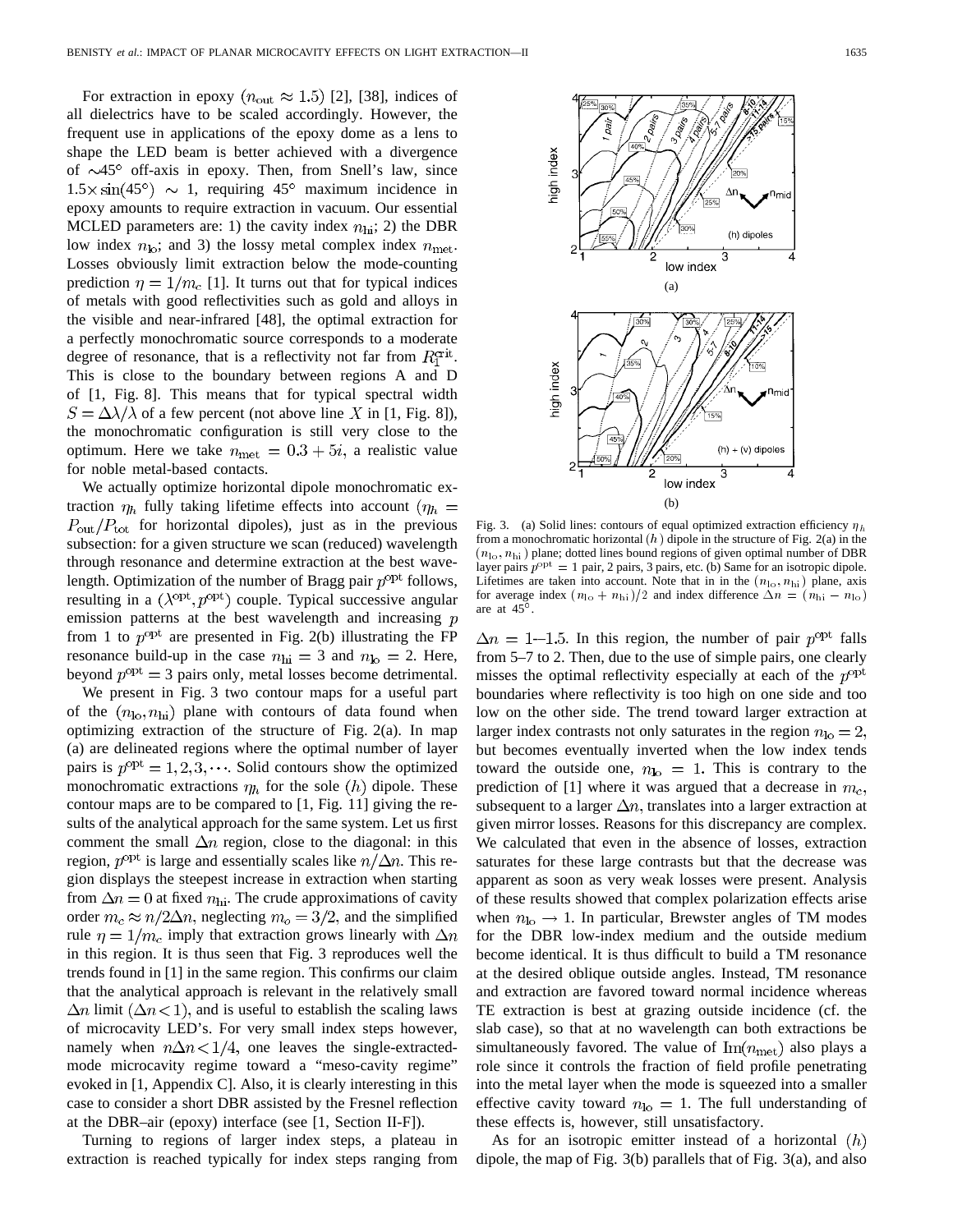

Fig. 4. (a) Sketch of the angular distribution of the various modes. (b)–(d) Smoothed contours in the  $(n_{hi}, n_{lo})$  plane of the fractions of emitted power: (b) in the metal  $(n = 0.3 + 5i)$ , (c) in guided modes, and (d) in leaky modes; the regions of given pair number  $p^{\text{opt}} = 1$ , 2, 3, and  $p^{\text{opt}} \ge 4$  are outlined because they correspond to abrupt variations of these fractions.

takes lifetime effects of the  $(h)$  and  $(v)$  dipoles into account. Trends are as follows: extraction from the sole vertical dipole is generally negligible due to its underlying  $\sin^2 \theta$  emission pattern. For small  $\Delta n$ , lifetimes effects are weak, so that the intuitive average,  $\eta_{\text{iso}} = (2/3)\eta_h$  with obvious notations, holds.

But, for  $\Delta n \sim 1$ , and still more above, the  $(h)$  emission rate (inverse lifetime) increases whereas the  $(v)$  rate vanishes. In these regions,  $\eta_{\text{iso}}$  thus recovers a value close to  $\eta_h$ , since emission of the vertical dipole tends to become a forbidden channel. The peculiar choice of the source location, close to the DBR, and the small bare cavity make this trend quite strong here.

Light not extracted goes into three categories: guided modes, leaky modes and metal absorption, as sketched in Fig. 4(a). This latter takes place at angles of the escape cone, fed by the resonant outside mode bouncing inside the cavity. We map in Fig. 4(b)–(d) the fractions of total emitted power  $P_{\text{tot}}$  in these three categories at the optimum situation of Fig. 3(a), taking lifetime effects into account  $(P_{\text{tot}} \neq 1)$ , as explained for, e.g., extracted and guided power in the slab case, but with both polarizations here. This is still a monochromatic case and  $(h)$  dipole. In these three maps, abrupt variations stem from the discrete  $p^{\text{opt}}$  values of optimized structures under consideration. Regions where  $p^{\text{opt}} = 1, 2, 3, \text{ and } \geq 4$  are delineated for this reason.

Trends for the guided mode fraction  $f_g = P_g/P_{\text{tot}}$  are rather different from the naive expectation drawn from the solid angle subtended by the cone beyond  $\theta_{\rm lo}$  where the DBR causes total internal reflection. Only the small  $\Delta n$  region (along the dashed diagonal) displays the expected rise in  $f<sub>g</sub>$ , varying like  $(\Delta n/n)^{1/2}$ . But in a very wide region,  $f_g$  is around 30%, reaching 50% only close to  $n_{\text{lo}} \approx 1$ .

The fraction  $f_{lk}$  emitted in leaky modes displays complementary variations and rapidly decreases when  $\Delta n$  increases, as predicted in [1, Appendix C]. It also exhibits a steady behavior in the intermediate regions of  $\Delta n$ , where it typically amounts to 15%–25% of the emitted power. But there is no room for these modes when  $n_{\text{lo}} \rightarrow n_{\text{out}} = 1$  in our definition since their angular range is squeezed between ranges of guided and outside modes in this limit.

Finally, the fraction  $f_m$  of emitted power absorbed into the metal (here below  $\theta_c$ ) is seen to vary from a few percent to  $\sim$ 15%. The (largest) normal incidence reflection loss is typically 10% here ( $n_{\text{met}} = 0.3 + 5i$ ) but concerns 20%–40% of emitted light (not guided, and on one side). The optimization leads to avoiding the large losses that would result from too strong reflectors and too many cavity round-trips: the  $f_m$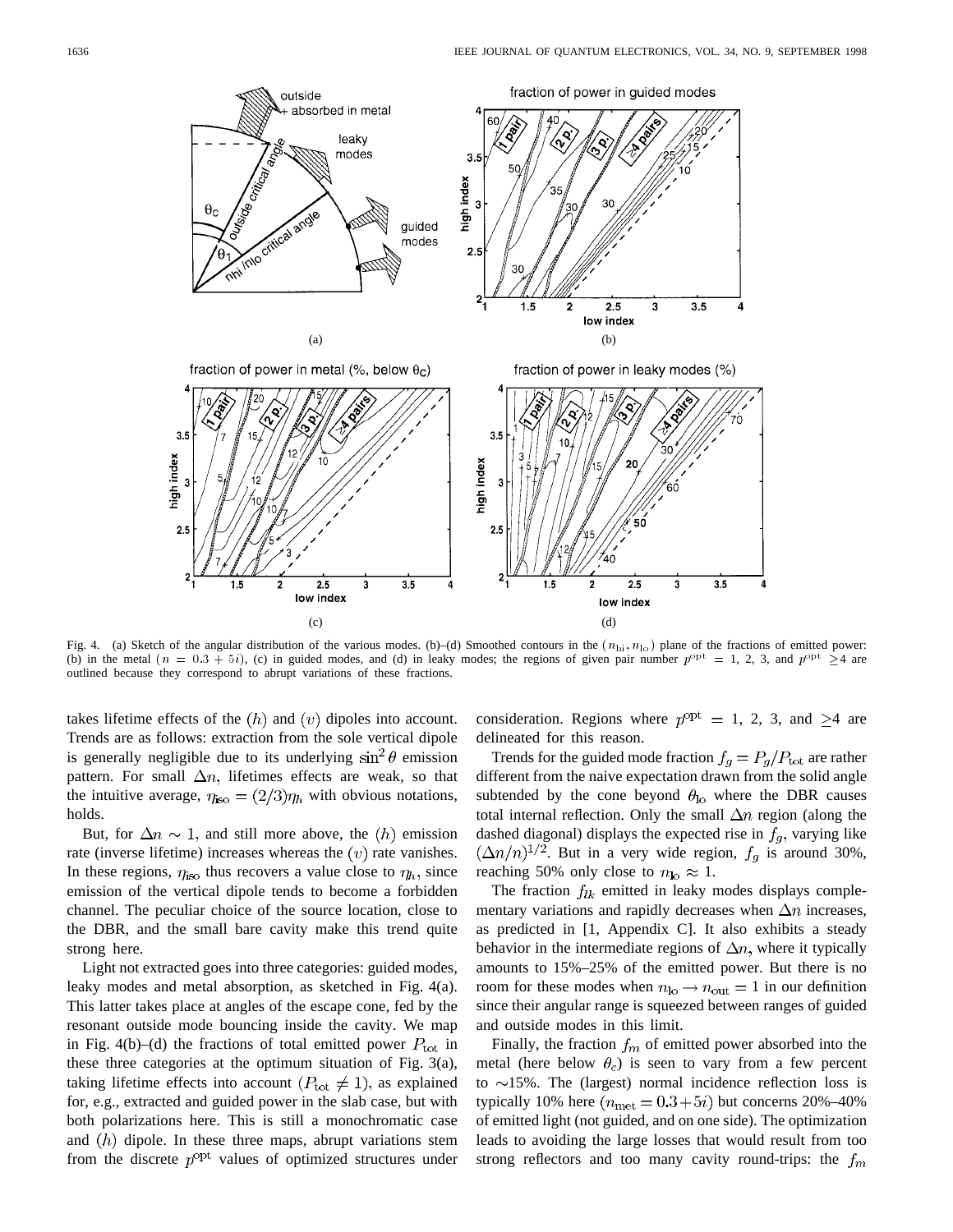

Fig. 5. Cumulated fractions as a function of wavelength around resonance of the power in the various channels: extracted, absorbed in the metal, in leaky modes, and in guided modes as indicated. The dashed line in the absorbed part separates the absorption occuring below and above the vacuum critical angle.

values clearly decrease across the boundaries of different  $p^{\text{opt}}$ regions.

#### *D. Asymmetric Cavities with DBR and Metal: Spectral Trends*

In any resonance problem, the two main parameters are the resonance position and its width. As for the resonance position, a first "spectral" result of the optimization procedure is the detuning between the Bragg central wavelength  $\lambda_B$  and the optimized wavelength for extraction,  $\lambda_{\text{opt}}$ : we start with the cavity resonant at  $\lambda_B$  at normal incidence and find a negatively detuned optimal extraction wavelength  $\lambda_{opt} < \lambda_B$ . The results correspond to the simple trend of [1, eq. (10)], i.e., a resonance in the middle of the escape window  $(\lambda_{\rm opt}/\lambda_B \sim 1 - 1/4n^2)$ , strongly shifted only for small cavity indices.

The most interesting aspect for the extraction issue is resonance linewidth. A typical plot of superposed fractions  $\eta$ ,  $f_m$ ,  $f_{lk}$ ,  $f_g$  as a function of reduced wavelength  $\lambda/\lambda_B$  is shown in Fig. 5 for a cavity with  $n_{\text{hi}} = 3$  and  $n_{\text{lo}} = 2$ . The extraction resonance is clearly visible. The trends of leaky modes to increase at short wavelengths was explained in [1, Appendix C] as due to the resonant mode angle evolving beyond critical angle  $\theta_c$  and spanning through leaky mode angles. As for guided modes, we have qualitatively the same phenomenon due to a new mode as for the simple slab: at  $\lambda = 1.05\lambda_B$ , the resonant extracting mode is forbidden (below its cutoff). Toward shorter wavelengths, the cutoff of this mode is crossed  $(\lambda \approx \lambda_B)$  and the new resonant mode imposes a different power distribution favoring extraction to the expense of guided modes. At wavelengths around  $\lambda \approx 0.9 \lambda_B$ , the power in this new mode is directed toward increasing angles and spans the swelling leaky modes. For still shorter wavelengths,  $\lambda \sim 0.8 \lambda_B$ , guided modes tend back to their level at  $\lambda = 1.05 \lambda_B$ .

Cavities optimized for monochromatic extraction may nevertheless successfully extract a sizable range around this optimized wavelength. In Fig. 6, we used a simple model to calculate the wavelength-integrated extraction of sources as a function of their natural own spectral width  $S_{\text{source}}$  in the case of optimized cavities with an emitting medium index  $n_{\text{hi}} =$ 3 and various illustrative DBR low indices  $n_{\text{lo}}$  from 1 to 2.8,



Fig. 6. Wavelength-integrated extraction from a source of Gaussian natural profile as a function of its relative spectral width at half-maximum for a system with a given high index  $n_{\text{hi}} = 3$  and the indicated low indices  $n_{\text{lo}} = 2.8$ , 2.5, 2, 1.5, 1. The respective optimized number of layer pairs used in each case are 10, 6, 3, 2, 1.

this latter at the edge of the microcavity regime. We assumed a Gaussian spectral profile for the source as well as for the cavity extraction versus wavelength and refer to the width at half-maximum. It is seen that for the wavelength-integrated, half of the maximum monochromatic extraction is preserved up to a natural spectral width largely in excess of 10% in all cases, about  $\sim$ 15% for the low indices  $n_{\text{lo}}$  between 1.5 and 2.5, and about 20% for  $n_{\text{lo}} = 1$ , which appears as a good solution for emitters with very large spectral widths. Let us notice, however, that the limiting factor is the threshold relative width  $S_{\text{esc}} = 1/2n^2$  found in [1, Appendix B]. Here, this threshold width of 5.6% defines the shoulder position of the five curves of Fig. 6. The use of epoxy instead of air as the output medium raises  $S_{\text{esc}}$  to the much more comfortable value of 12.5%. This leaves the possibility to benefit from microcavities also for long-wavelength strongly pumped light-emitting diodes where  $S$  may reach 15% (see Section IV).

To give a general map of the data of Fig. 6 is, however, not quite meaningful because it relies on the arbitrary choice of a source profile, Gaussian here. One may define with more generality a "relative wavelength shift tolerance"  $S =$  $\Delta\lambda/\lambda$  rather than a linewidth. It applies to the case of a relatively narrow source whose central wavelength varies due to temperature, for example, or other physical effects. We define this quantity as the range over which monochromatic extraction is maintained over 50% of the optimal (monochromatic) extraction, as suggested by the inset of Fig. 7, in which a contour map of these  $S$  values is given in the same  $(n_{\text{lo}}, n_{\text{hi}})$  plane as above. Of course, since we do not consider here wavelength-integrated quantities, this width  $S$  is quite narrower than the width of Fig. 6 above, typically by a factor 0.7. It varies from  $S = 4\% - 20\%$  across the studied region. Results follow again the trends of Section II, with a spectral tolerance varying like  $S_{\text{esc}} = 1/2n^2$ , decreasing at large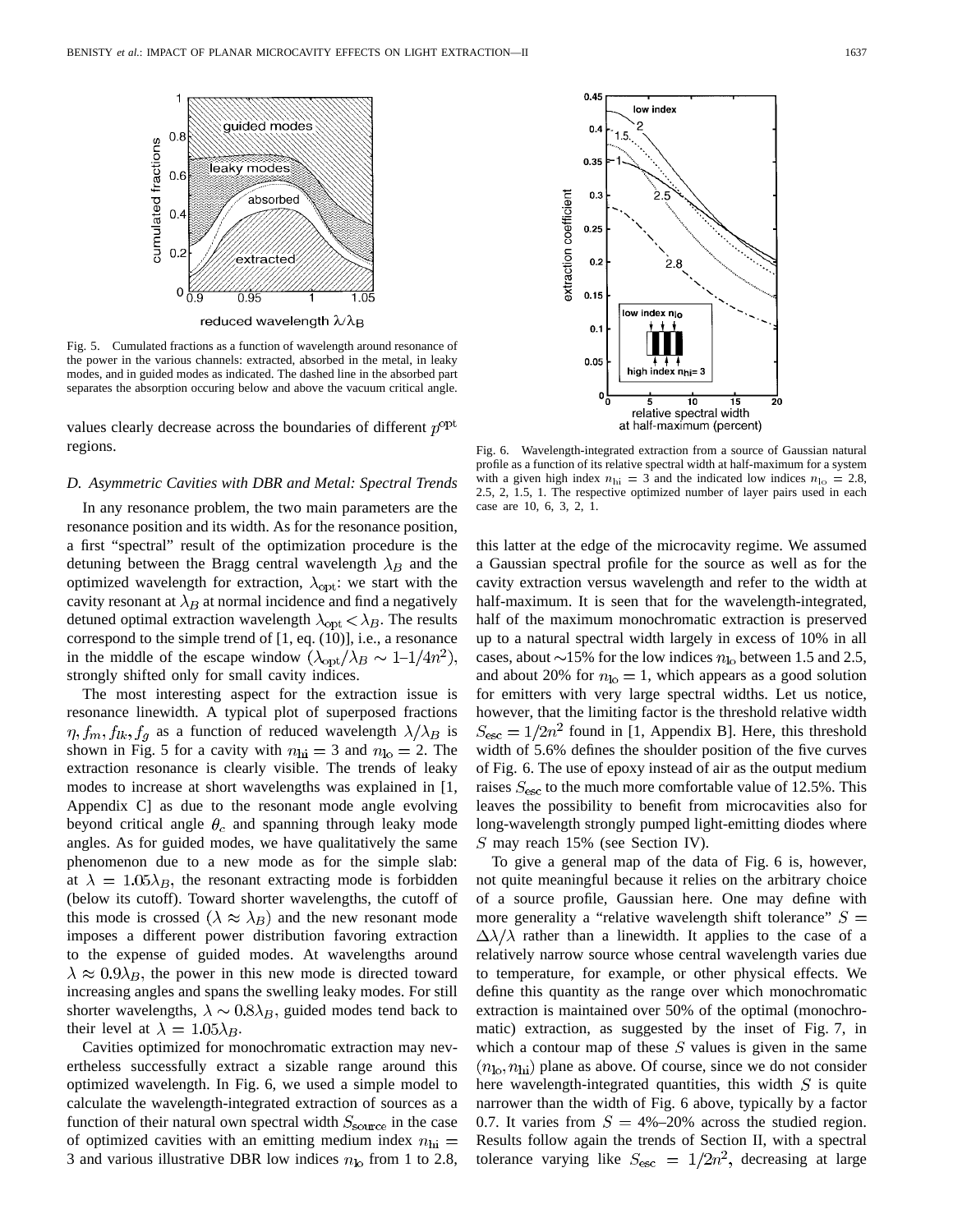

Fig. 7. Smoothed contours in the  $(n_{\text{lo}}, n_{\text{hi}})$  plane showing the relative wavelength shift tolerance  $\Delta \lambda / \lambda$  for which the extraction is maintained to over 50% of its peak value (scheme of the inset). Again, regions where  $p^{\text{opt}}$ 1, 2, 3, etc., are outlined.

indices. Spectral tolerance is also rather broader for large index contrast  $\Delta n \geq 1$ , due to the better phase behavior of the DBR mirror, as in Fig. 6.

Details of emission diagrams, study of other metal indices, optimization with spectral width, aperture, polarization constraints, etc., will be discussed elsewhere. In the next section, we deal with the photon recycling phenomena which mainly concerns guided modes and leaky modes.

## III. ENHANCEMENT FROM PHOTON RECYCLING AND EXTRACTION FOR SOME REAL SEMICONDUCTOR SYSTEMS

## *A. Interest of Photon Recycling with Microcavity-Based Sources*

It was recently demonstrated that in a very high-quality semiconductor, the mechanism of photon recycling could lead to a dramatic overall extraction efficiency (72%) in spite of the modest  $\sim$ 2% bare extraction efficiency [14]. In this mechanism, emitted light undergoes as many reabsorption and reemission cycles as necessary in the active layer, of the order of fifty cycles in the work mentioned [14] where the photon randomly samples momentum phase space until a favorable angle is found. It is, however, difficult to practically design an electrically pumped device based on this extreme example, which requires material with an internal quantum efficiency (radiative recombination probability) over 99.5% due to the poor escape probability per cycle. Sustaining so many cycles of reabsorption and reemission translates into a demand not only for a large internal radiative recombination quantum efficiency of the active layer, but also for negligible losses at metallic interfaces (removed beneath a silica optical layer in [14]), for a device large enough to accomodate the lateral spread intrinsic to the "radiative diffusion" process, etc., notwithstanding a low-speed penalty.

By strongly enhancing the escape probability per cycle (the nominal extraction calculated above, which will be termed here  $\eta_{pc}$ ), microcavities greatly relieve all these demands and lead to far more practical device designs where the beneficial



quantum efficiency η αε (%)

Fig. 8. Extraction efficiency as a function of the internal efficiency  $\eta_{\text{OE}}$  in an ideal case of recycling of all nonextracted light (scheme of the inset) on a log–log scale for different values of the extraction per cycle  $\eta = \eta_{pc}$ : the values 2% and 4% are representative of a standard device whereas 20% and 40% are for a microcavity emitter.

mechanism of recycling may push the overall extraction in the 50% range. To make this point more quantitative, we plotted in Fig. 8 results of the simplest model one can devise to evaluate how effective are the larger extractions per cycle attained with microcavities in relieving the demand on internal quantum efficiency. In this model, as pictured in the inset, a fraction denoted  $\eta^{\text{QE}}$  of injected carriers does undergo radiative recombination (rectangle), with the remainder fraction  $1 - \eta^{QE}$ undergoing nonradiative processes. In this simplified model, photons can only escape (with probability  $\eta = \eta_{pc}$ ) or induce new carriers by reabsorption (with probability  $1 - \eta_{\text{pc}}$ ), which then undergo similar events, no photon being truly lost. It is trivial to sum the series and find that the effective extraction, i.e., the fraction  $\eta_{\text{eff}}$  of injected carriers converted into outside photons simply reads

$$
\eta_{\text{eff}} = \frac{\eta_{pc} \eta^{\text{QE}}}{1 - (1 - \eta_{pc}) \eta^{\text{QE}}}.
$$
\n(1)

This quantity is plotted in Fig. 8 on a log–log scale as a function of  $\eta^{\text{QE}}$  for four values of  $\eta_{pc}$ : smaller ones,  $\eta_{pc} = 2\%$ and 4%, are typical of "bare" systems without microcavities, whereas larger ones,  $\eta_{pc} = 20\%$  and 40%, are typical of extraction-optimized microcavity sources. It clearly appears that for the two smaller cases (open dots), reaching, e.g.,  $\eta_{\text{eff}} =$ 50% requires very large quantum efficiencies, here over 98% and 96%. The demand diminishes to a far more reasonable level for microcavity-type emitters, where it amounts to  $\eta^{\text{QE}} =$ 61% and 83% (solid dots), much closer to typical quantum efficiencies of industrially produced semiconductor layers (say, 80%–90% [49]).

#### *B. Photon Recycling in Microcavity-Based Systems*

Recycling is to be considered for both guided and leaky modes. Both modes experience some losses in the very emitting layer, a loss mechanism that was not taken into account above chiefly because it leads to recycling.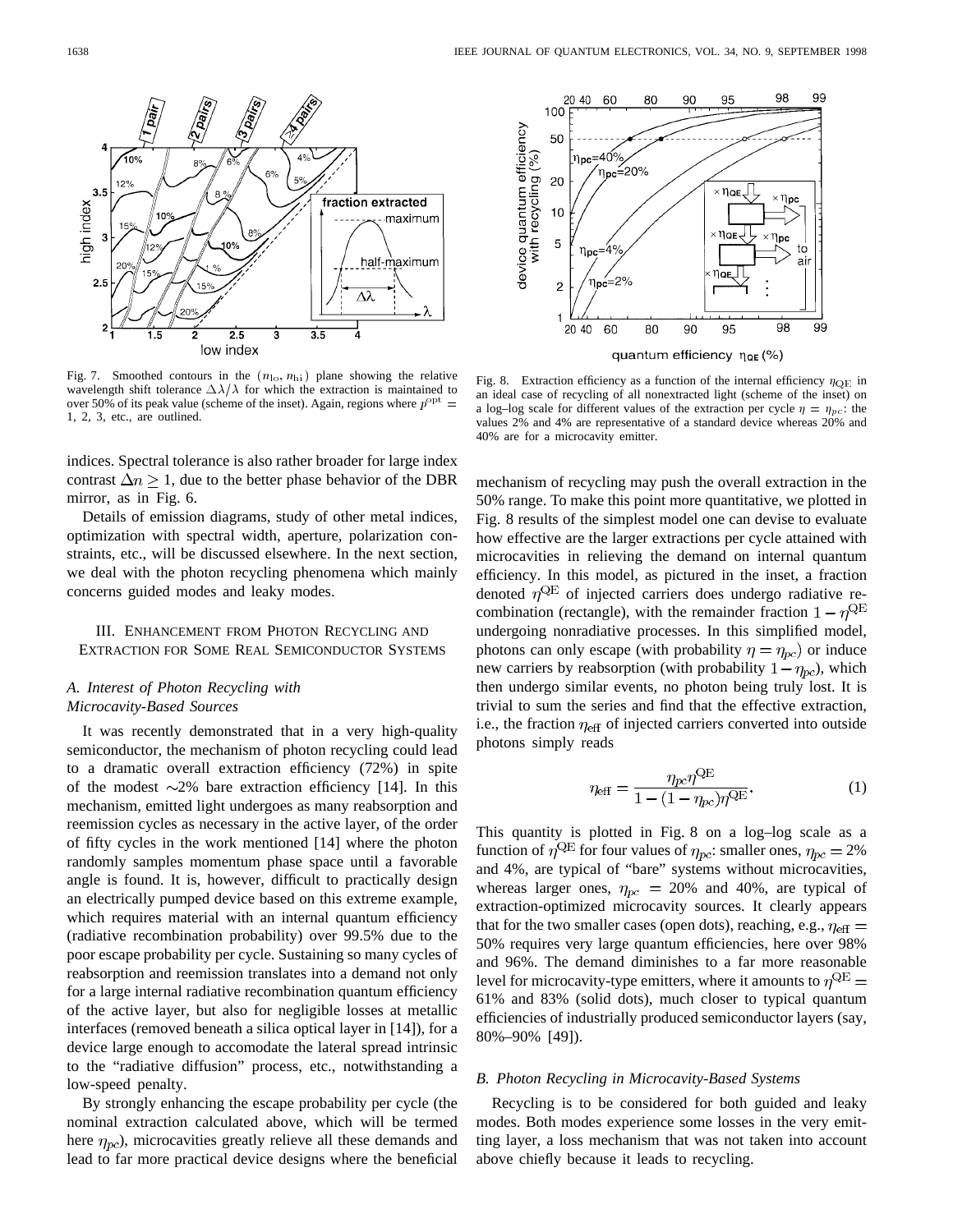Besides, for guided modes, the absorption coefficient is large only for thick unpumped active layer. It is relatively low in the converse and common situation of thin or strongly pumped layers near transparency: for an active layer consisting of a few quantum wells, the absorption coefficient  $\alpha$  becomes essentially  $\Gamma \alpha$  where  $\Gamma$  is the mode confinement factor [16], [20] and may be a few percent per quantum well. In this case, losses "per round trip" are very weak and could be safely neglected in the above calculation of  $\eta_{\text{pc}}$ .

Recycling can, however, be maintained at a large level for guided modes even under such conditions if no other mechanisms such as metal losses compete to dissipate the optical power of guided modes. A lengthscale of the order of tens of microns is typical of guided mode absorption length, which justifies that they were neglected when studying the one-step extraction mechanism.

In principle, it is possible to recycle as well some part of leaky modes. But the picture for these modes is not so clearcut: for a metal bounded structure, leaky modes have a larger interaction with the metal layer and are more prone to be dissipated in the metal than guided modes. For dielectric DBR mirrors on both sides, these modes could be irreversibly lost in the semiconductor substrate unless the cavity stack is lift-off and deposited on a low-index (silica) substrate, which allows total reflexion of most of the leaky modes back into the cavity. Therefore, we can only rely on the single-pass reabsorption of leaky modes as a worst-case method of recycling.

If we want to compare this situation with that without recycling, we can, to avoid too many details, limit ourselves to the calculation of the effective extraction  $\eta_{\text{eff}}$  obtained for 100% internal quantum efficiency and for a known coefficient for recycling of guided modes and leaky modes: assuming that fractions  $A_{\text{guide}}$  and  $A_{\text{leak}}$  of the power emitted into guided modes and leaky modes, respectively, are reabsorbed in the active layer, it is straightforward to modify the above formula by noting that the reinjected light is a fraction  $f_g A_{\text{grid}}$  +  $f_{lk}A_{\text{leak}}$  of total power, where we recall that  $f_g$  and  $f_{lk}$  are the fractions of power emitted in the corresponding modes. The sum of the series for  $\eta_{\text{eff}}$  then reads

$$
\eta_{\text{eff}} = \frac{\eta_{pc}}{1 - f_g A_{\text{guid}} - f_{lk} A_{\text{leak}}}.\tag{2}
$$

In Fig. 9, we inject for  $\eta_{pc}$  the extraction of optimized asymmetric LED structures of Section II-C (monochromatic case, horizontal dipole) to plot contour maps of the resulting effective extraction  $\eta_{\text{eff}}$  in the usual  $(n_{\text{lo}}, n_{\text{hi}})$  plane for two illustrative situations, chosen as monochromatic for simplicity: in Fig. 9(a), a very favorable recycling is assumed, where  $A_{\text{grid}} = 0.8$  and  $A_{\text{leak}} = 0.3$ , i.e., most of the guided modes are recycled, and in Fig. 9(b) a more pessimistic case,  $A_{\text{grid}} =$ 0.5 and  $A_{\text{leak}} = 0.0$  (no recycling of leaky modes). Again, this yields an upper estimate since factors such as radiative quantum efficiency, excitation of vertical dipoles, and finite linewidth are neglected.

The results show that even in the pessimistic assumption of Fig. 9(b), moderate index steps are sufficient to reach effective extractions close to 40%, and larger steps ensure 50% around  $n_{\text{hi}} = 3$ . Of course, the optimistic assumption of Fig. 9(a)



Fig. 9. Smoothed contours of extraction efficiency with recycling. (a) Eighty percent of guided modes and thirty percent of leaky modes are recycled. (b) Only 50% of guided modes are recycled.

brings up impressive performances, often over 60% extraction. If such an efficient recycling can indeed be realized (and there is no major physical reason why it could not), it is likely that the overall electron–photon efficiency of the device would still remain close to 50% even with the adverse factors mentioned above. Finally, the device response time is certainly slowed down by the recycling phenomenon, typically by the same factor as in (2). We may readily notice that this penalty is not more than a factor of two for microcavities, which is eventually much less than it would be starting from a low-extraction device because less recycling is intrinsically needed. Because high-speed LED's also raise the linewidth and injection-level issues, the rest of this discussion is in Section III-C.

## *C. Results for Existing LED Materials Systems and Discussion*

In this section, we select a few among the main optoelectronic semiconductors that can be used for LED's and discuss what extraction performances can be expected at room temperature (RT) in view of their indices, linewidth, etc. A first broad classification concerns the natural linewidth. The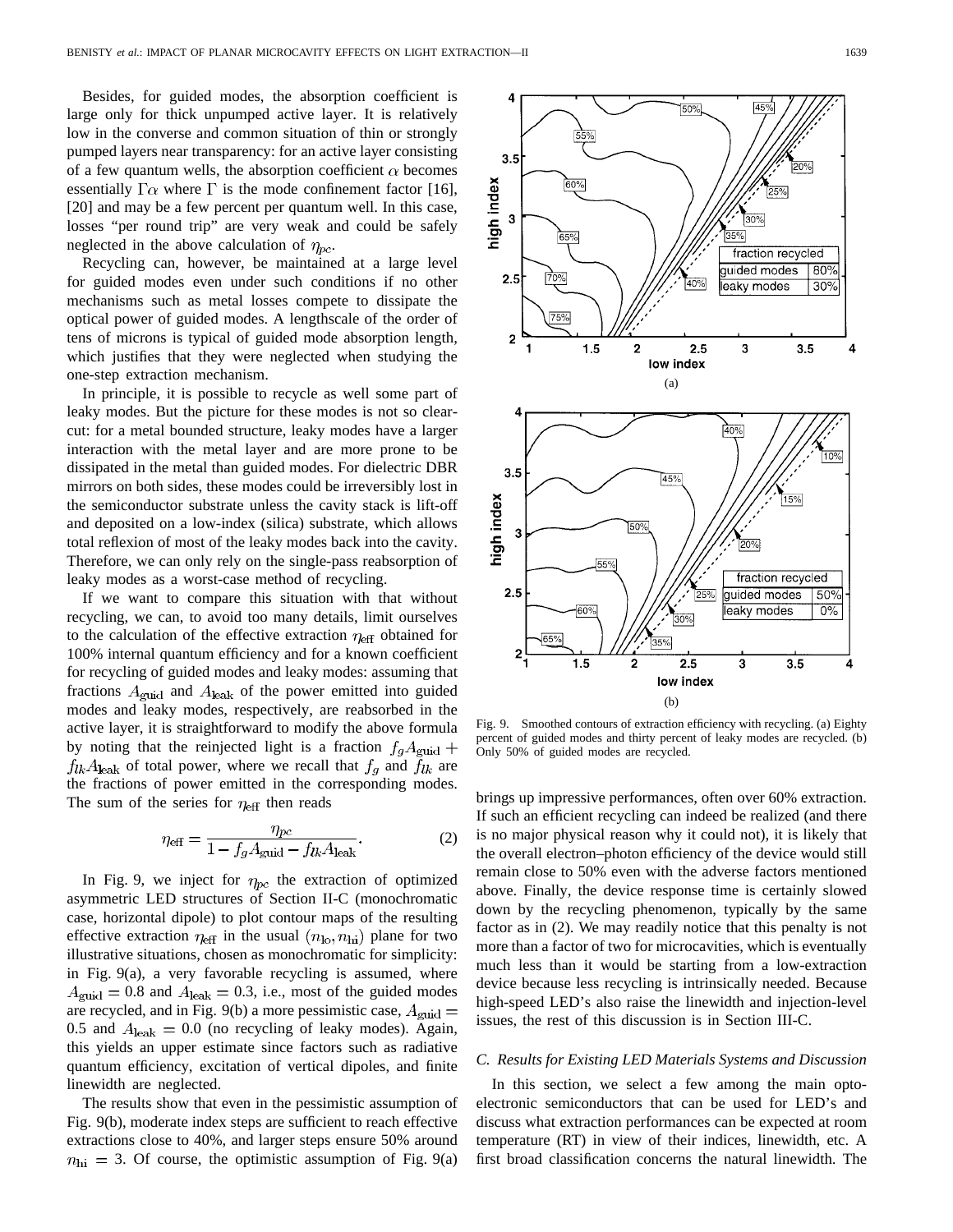| System                                                 | Short<br>name               | Direct bandgap<br>range<br>(eV) | Emitter index | Index<br>difference<br>Λn | Relative natural<br>spectral width<br>$S = \Delta \lambda / \lambda$ | Reference<br>for S                   |
|--------------------------------------------------------|-----------------------------|---------------------------------|---------------|---------------------------|----------------------------------------------------------------------|--------------------------------------|
| (Ga, Al, In)N                                          | $III-N$                     | $2.6 - 3.3$                     | $2.8 \pm 0.1$ | 0.4                       | 4 % at 450 nm<br>$(>3\%$ at 380 nm,<br>7% at 515 nm)                 | [24]                                 |
| (Ga, A1, In)P                                          | III-P                       | $2.0 - 2.2$                     | $3.2 \pm 0.1$ | 0.3                       | ~13.96                                                               | [28]                                 |
| (Ga, Al, In)As                                         | $III-As$                    | $1.2 - 1.8$                     | $3.5 \pm 0.2$ | 0.5                       | $\sim$ 4.5 % at 850 nm<br>$(>3\% \text{ at } 660 \text{nm})$         | [15, 19]                             |
| (Ga, Al, In) As/Alox                                   | $III-As$<br>Al2O3           | $1.2 - 1.8$                     | $3.5 \pm 0.2$ | 1.8                       | $\sim$ 4.5 % at 850 nm                                               | see above                            |
| $1.3 \mu m$ ternaries on<br>InP                        | $1.3 \mu m$                 | $0.85 - 1.05$ .                 | 3.4           | 0.19                      | $\sim 8\%$                                                           | $\overline{53}$                      |
| $1.55 \mu m \overline{lnGaAsP}$<br>quaternaries on InP | $1.55 \mu m$                | 0.80                            | 3.35          | 0.26                      | $-9%$                                                                | extrapolated<br>from above<br>case.  |
| (Zn, Cd, Mg)(S, Se)<br>500 nm                          | $500$ nm<br>II-VI<br>(ZnSe) | $2.4 - 2.6$                     | 2.8           | 0.15                      | $-2.5\%$                                                             | $S=2.5$ kT/E <sub>o</sub><br>is used |
| HgCdTe mid<br>infrared alloys                          | 4 µm<br>MCT                 | 0.40                            | 2.8           | 0.11                      | $~10\%$                                                              | [50]                                 |

naive approximation based on a mere Boltzmann distribution of injected carriers in ideal bands,  $S \sim 2kT/E_q$ , is often too crude for real structures that feature rather broader linewidth. However, it is clear that long-wavelength systems (1.3 and 1.55  $\mu$ m and beyond) typically feature linewidths close to 10% which exceed by as much as a factor of two the threshold relative width  $S_{\text{esc}} = 1/2n^2$  found in [1, Appendix B]. Then extraction roughly falls below the monochromatic optimal value by the same factor  $S/S_{\text{esc}}$  (see the example of Fig. 6, where  $S_{\text{esc}}$  is 5.5%).

Table II summarizes typical indices, index steps (see references below), bandgap energy, and natural linewidth of electroluminescence at RT of a number of III–V and II–VI semiconductor systems ranging from the ultraviolet-blue wavelength range to the midinfrared range. Let us discuss briefly linewidth issues in each system.

Starting with the III–V nitrides [21]–[26], we find that the linewidth is good (2.6%) for the UV electroluminescence (380 nm), but appreciably degrades for blue emission  $(\sim 4\%)$ at 450 nm), (our choice for this system) and still more for green emission (7% at 510 nm). The next III–V system is AlInGaP, for which very efficient transparent-substrate LED's already exist, called "high-brightness LED's," although light is extracted by the sides of the chip [28], [9]. There, electroluminescence is narrowest (2%) at 550 nm thanks to the absence of doping but degrades to 3% at 625 nm, for the most luminous red LED's, for which doping is needed. The most classical III–V system is (GaAl)As, [15]–[18], [20]. Addition of indium in the wells allows up to  $1-\mu m$  wavelengths. We retained the parameters of the important near-infrared range for free-space applications (850–900 nm typically, where cheap Si photodiodes are best) for which the large index contrast of AlAs–GaAs ( $\Delta n = 0.5$ ) is retained. The linewidth S is typically 4%–5%, close to the limit  $S_{\text{esc}}$  in air. The case of 670-nm LED's based on AlGaAs, with a linewidth  $S = 3\%$ [19], makes use of Al-rich  $Al_xGa_{1-x}As$  ternaries. These suffer from a lower index contrast  $(\Delta n = 0.3)$  and can therefore be treated for microcavity prospects as the AlInGaP materials in a first approach.

The long-wavelength phosphide-based quaternaries grown on InP (1.3 and 1.55  $\mu$ m) [16]–[18], of importance for fiberbased and eye-safe applications, offer less obvious prospects, because they combine low refractive index contrast ( $\Delta n =$ 0.2–0.25) and linewidths of 80–120 nm: these latter broaden with increasing injection level, which is often used to improve the LED's speed parameters, as discussed below.

ZnSe-based II–VI's [30]–[33] have been included as potential green sources, although the recent successes of nitrides rather jeopardize them. It is not clear whether their linewidth at 500 nm could be an advantage in this competition. As far as II–VI are concerned, we also included HgCdTe-based far-infrared emitters ( $\sim$ 4  $\mu$ m) [50]. In the proposed systems, the index difference comes from the need of lattice-matched growth within 1% or so.

Fig. 10(a) gives in the same order their monochromatic extraction for isotropic dipole, [cf. maps of Fig. 3(b)] compared to the far mirror no-loss case  $(\eta \approx 1/2n^2)$ . Fig. 10(b) gives again this no-cavity reference but takes into account natural linewidth as in Fig. 6, which translates into lower extraction than the monochromatic optimum. In the two left bars of each system, an isotropic dipole was assumed.

In the two right bars, a horizontal  $(h)$  dipole, yielding intrinsically more extraction, was chosen. It is predominant in the electron–heavy-hole recombination of many III–V quantumwell materials [9], [16], [51]. The two estimates are: 1) without recycling and 2) with 70% recycling of guided modes  $(A_{\text{leak}} = 0; A_{\text{guide}} = 0.7)$ , an assumption intermediate be tween the estimates (a) and (b) of Fig. 9.

The results of Fig. 10 are intended as guidelines since the particular cavity size, metal losses, etc., do not necessarily correspond tightly to realistic configurations due to technological factors others than the considered lattice-matching issue. But the choice of, e.g., losses and cavity size is an intermediate one, useful as a starting point. Namely, not much can be gained in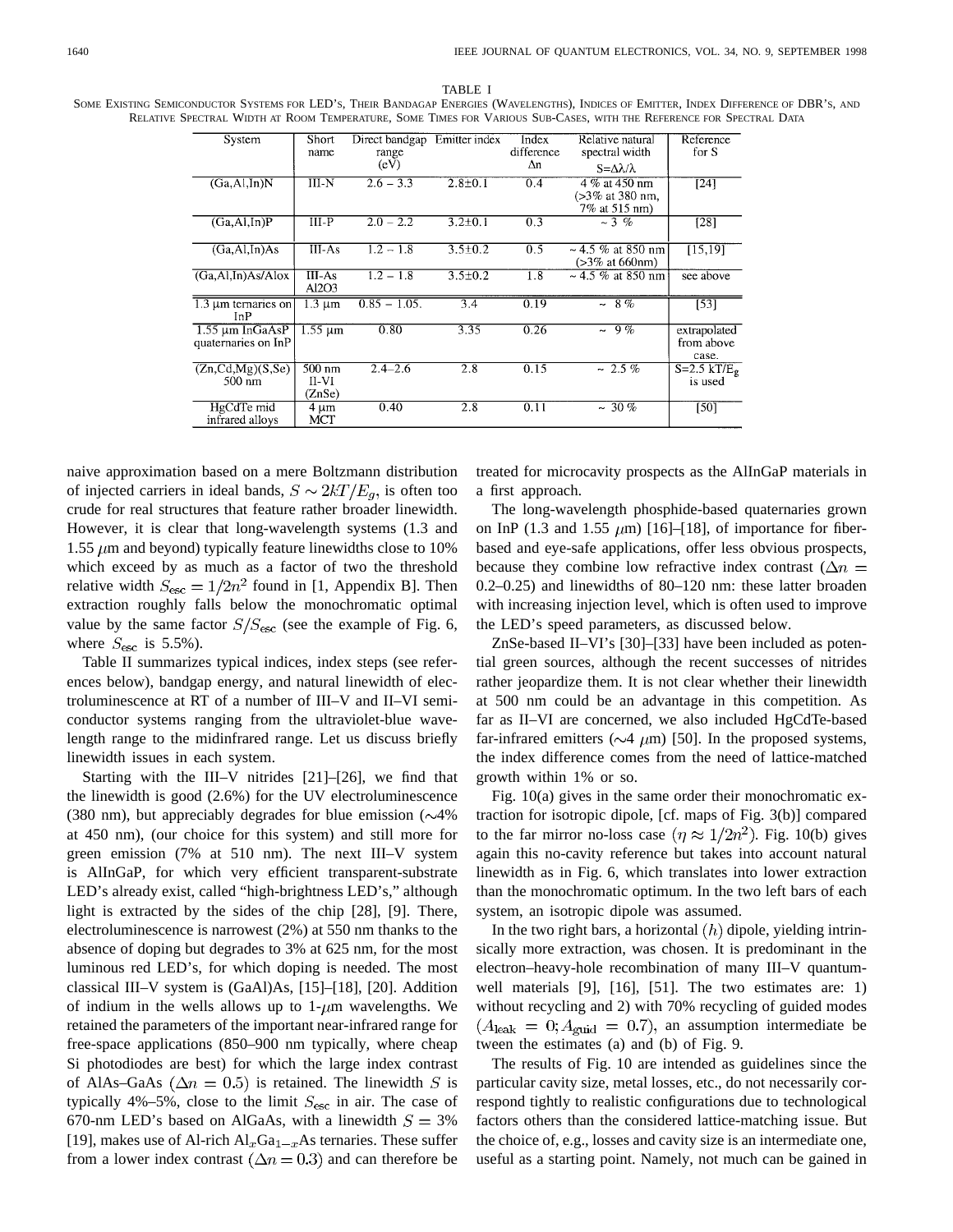

Fig. 10. Compared extraction performances. (a) Comparison of extraction for the various systems of Table II with a cavity and with just a far mirror (factor of two over bare extraction) at the best wavelength and for isotropic dipole. (b) Extraction taking into account the spectral width at room temperature for, respectively, isotropic dipole, the horizontal dipole, and the horizontal dipole with recycling of 70% of guided modes only. The far-mirror extraction has been kept for reference. For the long-wavelength systems labeled  $(*)$ , narrow spectra are often desired, which, compared to the no-cavity case, would lead to better performances.

terms of cavity size. As for metal losses, they typically amount to 10% of emitted power. Although metallic reflection tends to improve toward the infrared, technological requirements on contacts may lead to the use of quite poor metallic systems, with large absorption as well as some roughness. This would lead to consider a DBR, or a hybrid DBR–metal stack as the back mirror. At the other end of the spectrum, at blue wavelengths, this may also be the case due to the large losses of any metal in this case.

Also, packaging in epoxy would give increased figures. In particular, it raises the threshold linewidth  $S_{\text{esc}}$  which can be well extracted from the range 4%–7% to the range 9%–14% which is crucial to long-wavelength emitting diodes ( $\lambda =$ 1.3  $\mu$ m and beyond), all the more if they are strongly pumped. This has to be studied separately, since fiber-coupling is often an additional issue in these systems. In general, an applicationwise evaluation depends on the chosen photometric figure of merit, a choice which cannot be easily generalized. Hence, we chose extraction to air (and to a lesser extent brightness, see [1, Section II-E]) as a testbed of crucial figures of merits to illustrate the potential of microcavities in improving light emitters.

It clearly appears in Fig. 10 that the index difference of the DBR side is the crucial parameter in determining performance improvements. The long-wavelength systems labeled with  $(*)$  also suffer in terms of total extraction from the fundamental limits of planar microcavity resonators as discussed in [1, Section II-E] and Section II-D here: for a relative spectral width exceeding  $1/2n^2$ , only a part of the spectrum is resonantly extracted, leading to a decreased wavelengthintegrated extraction performance. The cavity's own spectral width, Fig. 7, is a basic measure of this phenomenon, a more exact result being the full spectral profile pictured in Fig. 5. We insisted above on the impact of epoxy packaging in relieving this index-limited cavity linewidth. But the natural spectral narrowing of extracted light from microcavity LED's (RCLED's [36], [52]–[54]) is indeed welcome for the specific needs of optical fiber links, where it increases the transmission range by reducing the limiting chromatic dispersion [36], [55]. Thus, for these applications, one should at least consider the monochromatic extraction  $\eta$ , which easily reaches the 20%–30% range, making electrooptic conversion coefficients closer to those of lasers. The relevant figure of merit for this application is rather the ratio of extraction to relative spectral width, i.e.,  $\eta(\lambda/\Delta\lambda)$ . It is far more improved than integrated extraction due to the strong wavelength selectivity achieved by an ideal cavity observed within the typical numerical aperture of a fiber (sin  $\theta \approx 0.2$ ) which reads  $\Delta \lambda / \lambda \sim \sin^2 \theta / 2n^2$ , and is typically a few tenths of a percent for an ideal resonator.

A last discussion is required to take into account speed requirements. First, it is clear that recycling slows down the device response by an amount equal to the gain in the extraction of (2), not a large factor in general. This means that in spite of an apparent lower cutoff frequency, the absolute differential efficiency  $\Delta P/\Delta I$  at frequency  $\omega$  above the cutoff frequency (single response time) is not much modified by recycling, at least in the region of response-time limited performance where  $\Delta P/\Delta I$  varies like  $\omega^{-1}$ . The frequency response curve of a device is increased by recycling only below this cutoff but lines up with the response of a no-recycling system above this frequency. Hence, in spite of an apparent lower cutoff, there is no penalty in having some recycling at high speed. Next, let us discuss the possible compromise that arise between linewidth and bandwidth if speeds close to the gigabit per second rate are required: then, strong pumping of the diode structure is essential to reach high filling factors in the bands and reduce the spontaneous emission lifetime. This band filling has two effects: it brings the active layers closer to transparency and reduces correspondingly the recycling phenomenon. At the same time, it broadens the emitted spectrum, up to values as large as 0.2 eV if no special care is taken. This broad linewidth limits the benefit of microcavities by exceeding in many configurations the limit  $S = S<sub>esc</sub>$ . To optimize a device, it is critical in such cases that band engineering is carried out to produce a large speed (large filling factor, basically), without excessive broadening. This optimization is analogous to that made to optimize gain with minimal carrier density in laser structures (SCH, GRINSCH) and can be based on the wealth of models devised for existing structures. The coupling of such an electronic modeling of LED's with the present extraction modeling is probably required to attain the best linewidth/bandwidth compromise in these demanding conditions.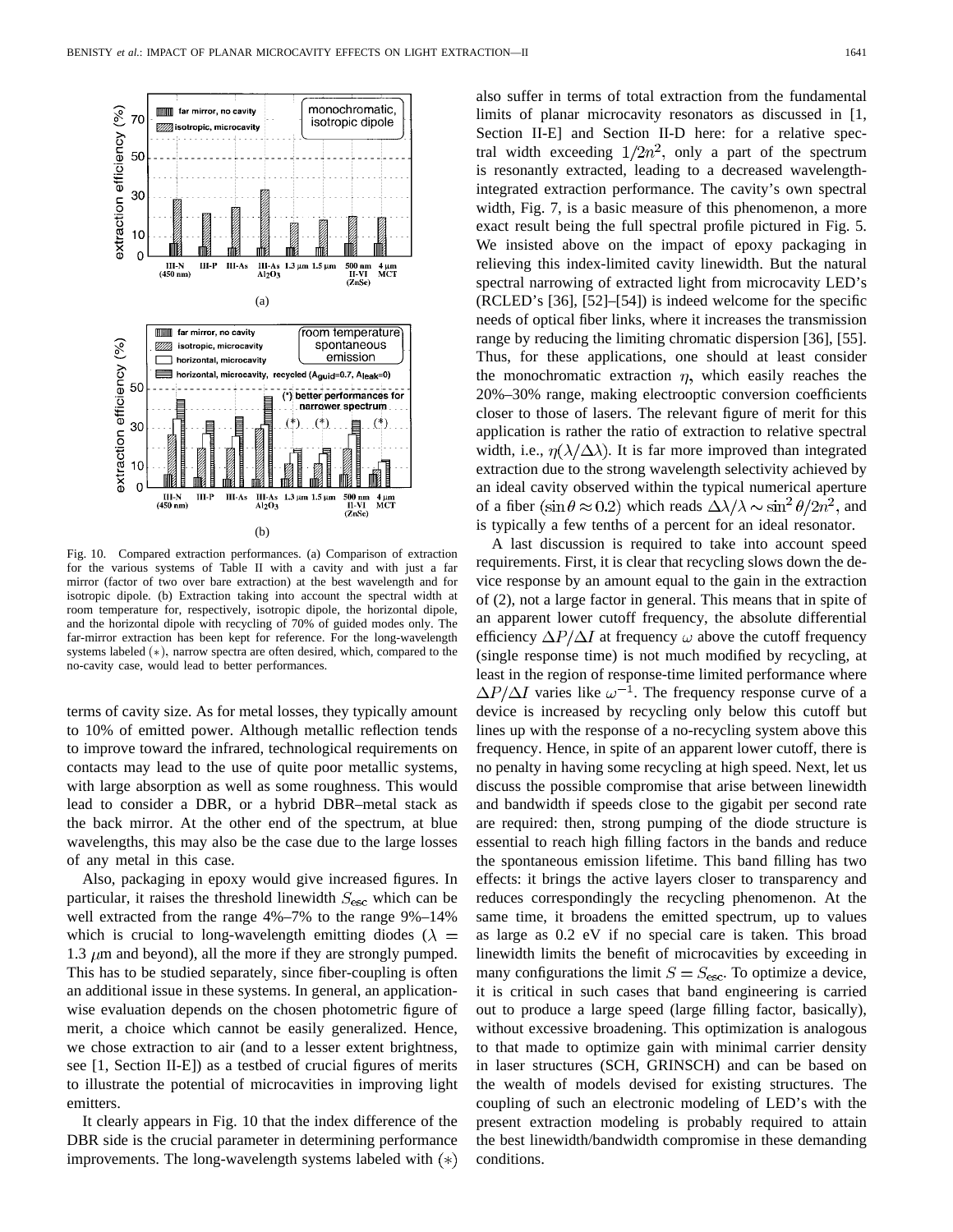#### IV. CONCLUSION

By using an exact approach to the extraction cofficient of light from microcavity emitters, we could take into account the vector nature of light (dipole orientations and polarization effects) and Fresnel reflection coefficient as well as lifetime effects which depend on dipole orientation, etc. We calculated extraction per cycle for a typical emitter configuration with a metal mirror on one side and a DBR on the other side for any pair of indices  $(n_{\text{lo}}, n_{\text{hi}})$ , identified as a useful compromise in Part I [1]. The good agreement between both approaches at low index contrast  $\Delta n$  is made clear by comparing the maps of Fig. 3 in this paper with that of [1, Fig. 10]. This confirms that the effective cavity order  $m_c$ , taking into account DBR penetration, is the prominent factor determining monochromatic extraction as  $\eta = 1/m_c$  in such microcavities. The studied asymmetric configuration is intended as a general starting point for further optimization. We optimized here the relative emitting wavelength  $\lambda/\lambda_B$  and the number of DBR pairs. We calculated how emitted power is shared among the various channels (outside, leaky, and guided modes, metal absorption). Spectral trends in this optimal case have been given from various points of view: evolution of monochromatic extraction with detuning, extraction from a Gaussian natural source, cavity extraction own's linewidth. As a general rule, spectral width  $S$  of the source tends to diminish the benefit of microcavity for extraction only beyond the material's intrinsic value  $S_{\rm esc}$ , 4%–6% typically.

Using data from this configuration, the welcome effect of photon recycling was evaluated. It was shown that large extractions can be obtained in microcavity light emitters with much less demand on internal quantum efficiency. Trends for real systems at room temperature have been deduced, noting that requirement of spectral narrowing instead of overall extraction can lead to different conclusions depending on the application. Figures suggest that extraction of the order of 30%–50% can be realized in many systems, especially with the help of photon recycling. Thus, in all cases where LED's have the adequate frequency and spectral response, they appear at many wavelengths as possible contender's of vertical-cavity surfaceemitting lasers (VCSEL's) in terms of efficiency, in particular in the low-cost end of the optoelectronic device spectrum, since requirements on a device based on spontaneous emission are as a rule far less stringent than those of devices based on stimulated emission (lasers and amplifiers). We thus foresee that a new generation of light emitters with semiconductors or other materials could stem from microcavity concepts.

#### ACKNOWLEDGMENT

The authors wish to thank particularly D. Labilloy, J. Blondelle, R. Houdré, and R. Stanley for their advice.

#### **REFERENCES**

- [1] H. Benisty, H. De Neve, and C. Weisbuch, "Impact of planar microcavity effects on light extraction—Part I: Basic concepts and analytical trends," this issue, pp. 1612–1631.
- [2] G. B. Stringfellow and M. G. Craford, Eds., *High-Brightness Light-Emitting Diodes*. San Diego, CA: Academic, 1997.
- [3] M. G. Craford, "Overview of device issues in high-brightness lightemitting diodes," in *High-Brightness Light-Emitting Diodes*, G. B. Stringfellow and M. G. Craford, Eds. San Diego, CA: Academic, 1997, pp. 47–64.
- [4] W. Lukosz, "Theory of optical-environment-dependent spontaneousemission rates for emitters in thin layers," *Phys. Rev. B*, vol. 22, pp. 3030–3038, 1980.
- [5]  $\_\_\_\$ , "Light emission by magnetic and electric dipoles close to a plane dielectric interface. III. Radiation patterns of dipoles with arbitrary orientation," *J. Opt. Soc. Amer.*, vol. 69, pp. 1495–1503, 1979.
- [6] G. W. Ford and W. H. Weber, "Electromagnetic interaction of molecules with metal surfaces," *Phys. Rep.*, vol. 113, pp. 195–287, 1984.
- [7] H. Benisty, M. Mayer, and R. Stanley, "A method of source terms for dipole emission modification in modes of arbitrary planar structures," *J. Opt. Soc. Amer. A*, vol. 15, pp. 1192–1201, 1998.
- [8] H. De Neve, J. Blondelle, R. Baets, P. Demeester, P. Vandaele, and G. Borghs, "High efficiency planar microcavity LEDs: Comparison of design and experiments," *IEEE Photon. Technol. Lett.*, vol. 7, pp. 287–289, 1995.
- [9] J. Blondelle, H. De Neve, P. Demeester, P. Vandaele, G. Borghs, and R. Baets, "16% external quantum efficiency from planar microcavity LED's at 940 nm by precise matching of cavity wavelength," *Electron. Lett.*, vol. 31, pp. 1286–1287, 1995.
- [10] J. L. Bradshaw, R. P. Devaty, W. J. Choyke, and R. L. Messham, "Below-band-gap photon recycling in  $\text{Al}_x\text{Ga}_{1-x}\text{As}$ ," *Appl. Phys. Lett.*, vol. 55, pp. 165–167, 1989.
- [11] T. Nishikawa, M. Yokota, S. Nakamura, Y. Kadoya, M. Yamanishi, and I. Ogura, "Influence of photon reabsorption on the transfer efficiency of output intensity in semiconductor microcavities," *IEEE Photon. Technol. Lett.*, vol. 9, pp. 179–181, 1997.
- [12] T. Nishikawa, T. Kakimura, Y. Lee, and M. Yamanishi, "Enhanced transfer efficiency in AlGaAs asymmetric planar microcavities," *Appl. Phys. Lett.*, vol. 65, pp. 1796–1798, 1994.
- [13] H. De Neve, J. Blondelle, P. Vandaele, P. Demeester, R. Baets, and G. Borghs, "Recycling of guided mode light emission in planar microcavity light emitting diodes," *Appl. Phys. Lett.*, vol. 70, pp. 799–801, 1997.
- [14] I. Schnitzer, E. Yablonovitch, C. Caneau, and T. J. Gmitter, "Ultrahigh spontaneous emission quantum efficiency, 99.7% internally and 72% externally, from AlGaAs/GaAs/AlGaAs double heterostructures," *Appl. Phys. Lett.*, vol. 62, pp. 131–133, 1993.
- [15] S. Adachi, "GaAs AlAs and GaAlAs: Material properties for use in research and device applications," *J. Appl. Phys.*, vol. 58, pp. R1–R29, 1985.
- [16] L. A. Coldren and S. W. Scorzinne, *Diode Lasers and Photonic Integrated Circuits*. New York: Wiley, 1995.
- [17] C. H. Henry, L. F. Johnson, R. A. Logan, and P. D. Clarke, "Determination of the refractive index of InGaAsP epitaxial layers by mode line luinescence spectroscopy," *IEEE J. Quantum Electron.*, vol. QE-21, pp. 1887–1892, 1985.
- [18] T. L. Koch and U. Koren, "Photonic integrated circuits," in *Integrated Optoelectronics*, M. Dagenais, R. F. Leheny, and J. Crow, Eds. San Diego, CA: Academic, 1995, pp. 557–626.
- [19] F. M. Steranka, "AlGaAs red light-emitting diodes in high-brightness light-emitting diodes, G. B. Stringfellow and M. G. Craford, Eds., *Semiconductors and Semimetals*. San Diego, CA: Academic, 1997 pp. 65–96.
- [20] H. C. Casey and M. B. Panish, *Heterostructure Lasers, Vol. A and B*. New York: Academic, 1978.
- [21] S. N. Mohammad, A. A. Salvador, and H. Morkoç, "Emerging gallium nitride base devices," *Proc. IEEE*, vol. 83, pp. 1305–1355, 1995.
- [22] H. Morko, S. Strite, G. B. Gao, M. E. Lin, B. Sverldov, and M. Burns, "Large-band-gap SiC, III-V nitride and II-VI ZnSe-based semiconductor device technologies," *J. Appl. Phys.*, vol. 76, pp. 1363–1398, 1994.
- [23] S. Nakamura, "III-V nitride based light-emitting devices," *Solid State Commun.*, vol. 102, pp. 237–248, 1997.
- [24] \_\_\_\_\_, "Group III-V nitride-based ultraviolet blue-green-yellow lightemitting diodes and laser diodes," in *High-Brightness Light-Emitting Diodes*, G. B. Stringfellow and M. G. Craford, Eds. San Diego, CA: Academic, 1997, pp. 391–443.
- [25] M. Koike, S. Yamasaki, S. Nagai, N. Koide, and S. Asami, "Highquality GaInN GaN multiple quantum wells," *Appl. Phys. Lett.*, vol. 68, pp. 1403–1405, 1996.
- [26] M. A. Vidal, G. Ramirez-Flores, H. Navarro-Contreras, A. Lastras-Martinez, R. C. Powell, and J. E. Greene, "Refractive indices of zincblende structure  $\beta$ -GaN(001) in the subband-gap region (0.7–3.3) eV)," *Appl. Phys. Lett.*, vol. 68, pp. 441–443, 1996.
- [27] F. A. Kish, F. M. Steranka, D. C. DeFevere, D. A. Vanderwater, K. G. Park, C. P. Kuo, T. D. Osentowski, M. J. Peanasky, J. G. Yu, R.